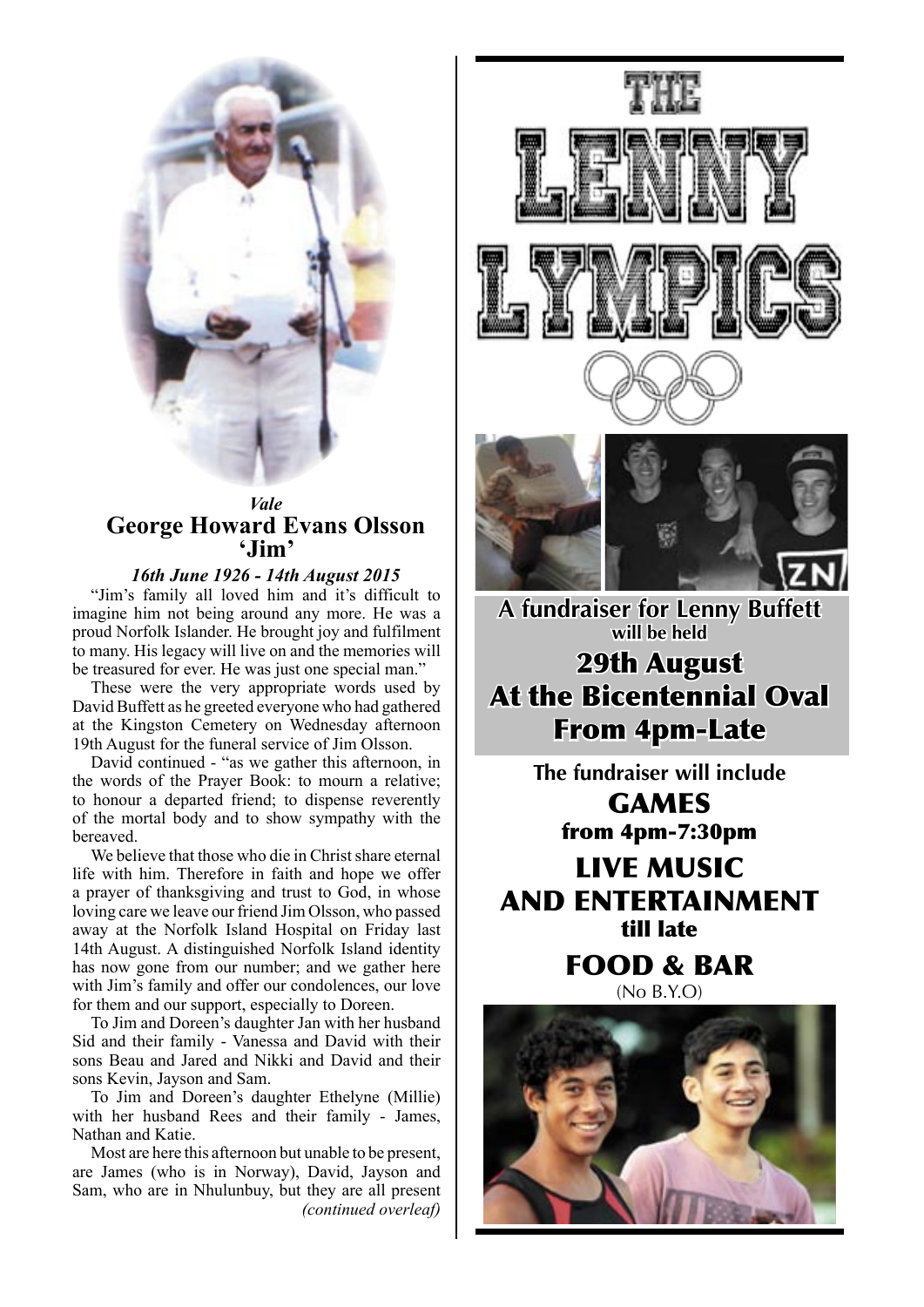#### *George Howard Evans Olsson - continued*

 in thought and in spirit and they send their love. When we come to the Eulogy there will be messages from them and of course we send to them our affection and support.

The family are grateful and say thank you to Nikki, Kevin, Nathan, Oscar, Beth, Joy and Vicki, Simon and Kymmy for making long journeys to be here.

Together, we all naturally mourn this day, we honour Jim's life, and we lay him to rest with dignity here at the Kingston Cemetery in Norfolk Island.

He had reached his 89th year."

David then read the following Eulogy that Jim's family had prepared as their tribute to George Howard Evans Olsson - Jim Olsson.

"Jim was the eldest of three boys born to Oscar and Ida Ethelyne (nee Evans) in Sydney on the 16th June 1926.

The family returned to Norfolk Island not long after Jim's birth and settled into No. 7 Quality Row with Aunt Eva Buffett who was Ida's aunt. No. 7 had been allocated to Jim's great grandfather in 1856 on his arrival from Pitcairn Island. In 1927 the occupation license was granted to Jim's mother, Ida and her brother George (D'wud) Evans. Jim and his brothers were to live in No. 7 until their mother passed away in 1947.

The three boys then moved to their mother's home further along Quality Row, opposite the Cenotaph. Jim was to live there until 1956 when his family moved to Cascades.

Jim did his schooling on Norfolk up to 6th class. He then attended his father's old school at Parranatta High in Sydney to complete his education. Whilst in Sydney he lived with his grandmother and then his Uncle, Cecil Olsson. Uncle Cec's three daughters (Beth, Joy and Vicki) are able to be here with us today.

Jim joined the Royal Australian Air Force in World War II at the age of 18, virtually straight from High School. On demobilisation Jim worked for the NSW Forestry Department travelling up and down the State camping out in tents.

During this time Jim got word that his mother was very ill and he managed to secure a seat on a Royal New Zealand Air Force plane out of Brisbane to fly home. He had lost his Dad whilst at High School and his Mum passed away on the night of his arrival - a week after his 21st birthday.

Jim then stayed on Norfolk to be with his two younger brothers, Bruce and Max. Bruce worked on the Island whilst Max attended Hurlstone High School where he was to become Captain of his school. Jim's two brothers were to predecease him. Max's youngest son, Oscar, has also joined us here today.

In 1949 Jim married Doreen (daughter of Gussie Pedel and granddaughter of Fletcher Christian Nobbs and Emily Gertrude Christian). Jim and Doreen had three children, Janice, Ethelyne (that's Millie) and Kevin. Kevin passed away in May 1982.

In June 1948 Jim applied for a position in the Australian Meteorological service with his mate, Richard Bataille. Both Jim and Richard were accepted when the Royal New Zealand Air Force was pulling out

of Norfolk Island. Jim was employed by the Australian Met. service for 36 years serving on Norfolk as well as completing two years in Wagga Wagga, NSW at the same time as Richard.

Jim was always interested in sport. As a youngster he was always hitting tennis balls against the old convict buildings in Kingston or playing cricket near the No. 1 golf green.

At Parramatta High Jim represented his school in Tennis, 1st fifteen in Rugby Union and 1st eleven in Cricket against the seven Sydney High Schools of the time.

On Jim's return home he kept up his interest in sport. He captained Norfolk in Rugby Union against visiting Australian warships and captained Norfolk in Cricket against visiting teams from Australia and New Zealand.

In 1978 Jim was a subscriber to the "Pacific Islands Monthly" magazine when he noticed that the magazine included Norfolk Island as part of the Pacific islands.

He approached Tom Lloyd, Editor of the local paper at that time and suggested that Norfolk Island should be included in the South Pacific Games. A committee was formed and with the help of the Legislative Assembly (mainly Geoff Bennett) and the Fiji Games Organisation, Norfolk Island was accepted to be part of the Pacific Games.

Jim was to Captain golf teams to three South Pacific Games. He was also to spend 25 years on Golf Club committees and was made a Life Member on the club's 50th anniversary in 1977. He was a champion golfer and won many trophies. His greatest joy was passing on his knowledge of golf and mentored many young players in the sport on Norfolk.

He was involved on various committees that benefited Norfolk and a Magistrate of the Courts for many years.

He loved and was proud of his family and they thank him for being so giving and caring.

Besides his love for his family and sport Jim was an avid gardener and this can be seen in the beautiful grounds of the family home in Cascades. A big part of Jim's life was caring for the welfare of his animals. There were horses, cattle, dogs, cats and so on. His ritual each morning was to feed dozens of doves that gathered at the front door.

Duty, decency, reliability, honour, dignity, respect: these are some of the qualities that Jim not only held in high esteem, but practised and hopefully instilled into each of his children, grandchildren and great grandchildren.

Jim's family all loved him and it's difficult to imagine him not being around any more. He was a proud Norfolk Islander. He brought joy and fulfilment to many. His legacy will live on and the memories will be treasured for ever. He was just one special man.

Rest in peace - "You se now back doun a Toun."

 As advised earlier by David, other Eulogies were sent for the funeral from those members of the family unable to be present. These were read with great feeling and in a voice that at times shook with emotion by Nikki Cooper.